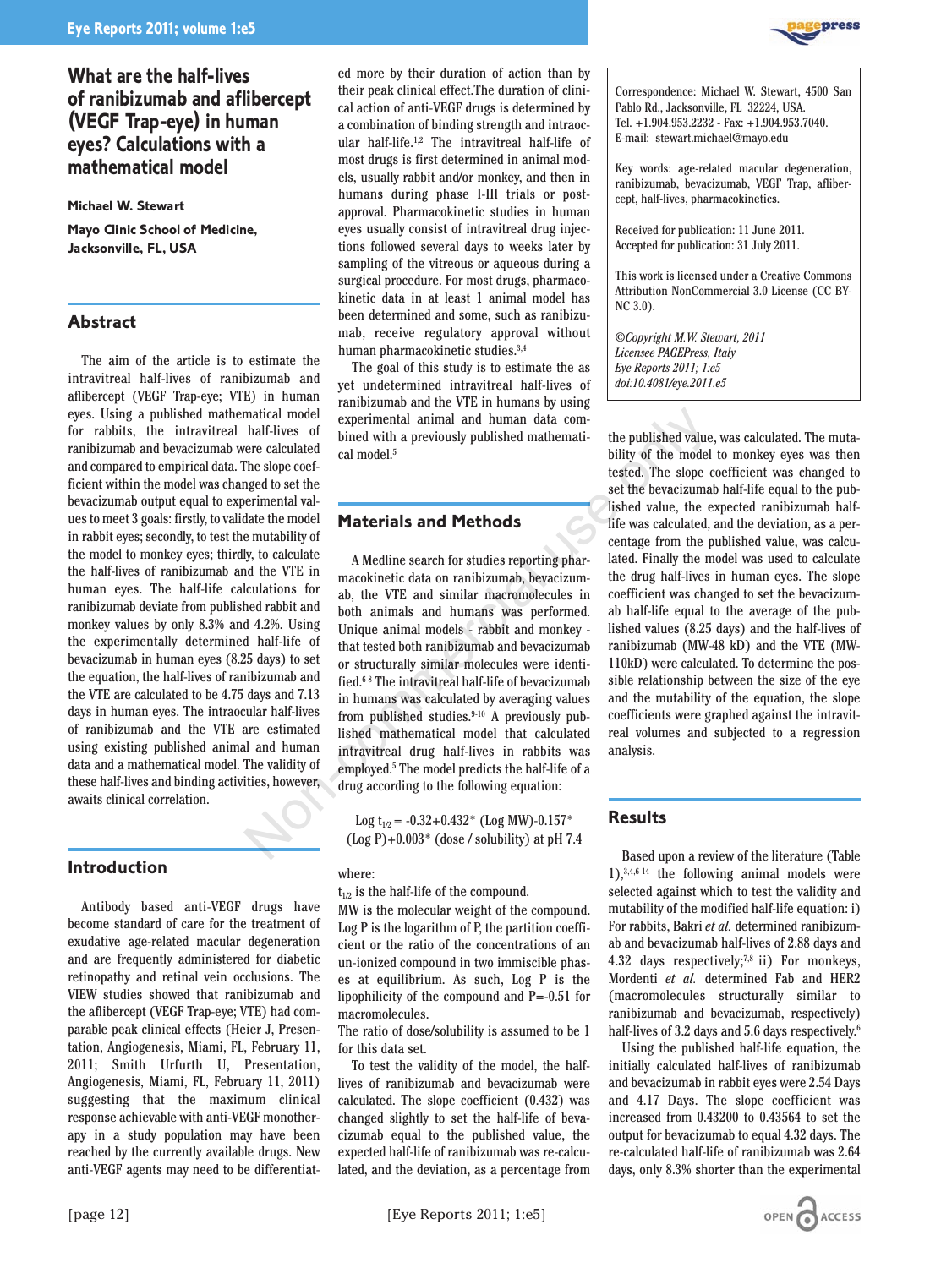

value (2.88 days). To establish the mutability of the half-life equation to monkey eyes, the slope coefficient was increased to 0.45720 to set the bevacizumab output to 5.6 days. The calculated half-life of ranibizumab was 3.34 days, only 4.2% above the experimental value (3.2 days). To calculate the half-lives of ranibizumab and the VTE in human eyes the slope coefficient was changed a third time. Increasing the coefficient to 0.49000 calculates the bevacizumab half-life to be 8.25 days, the average value reported in the literature. By inputting the molecular weights of ranibizumab and the VTE, their half-lives are calculated to be 4.75 days and 7.13 days. To determine a possible relationship between eye size and mutability of the equation between species, the 3 slope coefficients used in the previous calculations were graphed against eye volumes (Figure 1).

A linear relationship with a high correlation coefficient ( $r^2 = 0.9956$ ) was determined.

#### **Discussion**

Accurate intraocular drug half-lives allow physicians to create efficacy models to predict the results of untested clinical situations and to more accurately predict drug *washout* periods when patients change medications or enter controlled clinical trials. A reliable mathematical model would enable physicians to design better clinical studies and provide improved patient care. Experimental pharmacokinetic data from rabbits, monkeys and humans has been published for the 3 antibody based anti-VEGF drugs but only bevacizumab has been studied in all 3 species.<sup>3,4,6-13</sup> Until human data for ranibizumab and the VTE become available, half-life calculations based upon a methodically derived mathematical model may provide the most accurate values. Published reports show that intravitreal halflife differences exist even for the same drug within a single species. These differences may be due to several factors including vitreous and aqueous sampling techniques, drug reflux at the time of injection, and drug assay technique and performance. When choosing experimental models with which to make half-life comparisons between different drugs, models that test at least 2 drugs – Bakri *et al.*'s rabbit model and Mordenti *et al.*'s monkey model – would minimize artifactual differences. A mathematical model derived from experimental rabbit data<sup>5</sup> provides the best starting point for predicting drug half-lives in other species. This model was created from half-life data of over 60 drugs, including bevacizumab. According to the model the most important determinant of drug half-life is molecular size; less important factors include lipophilicity,

| Table 1. Intraocular half-lives of ranibizumab, VTE, bevacizumab and similar macromol- |  |
|----------------------------------------------------------------------------------------|--|
| ecules are listed.                                                                     |  |

| <b>Authors</b>           | <b>Drug</b>      | <b>Species</b> | <b>Half-life</b>                    |
|--------------------------|------------------|----------------|-------------------------------------|
| Bakri <sup>8</sup>       | Ranibizumab      | Rabbit         | $2.88$ days                         |
| Gaudreault <sup>11</sup> | Ranibizumab      | Rabbit         | $2.89$ days                         |
| Regeneron                | <b>VTE</b>       | Rabbit         | $4.79$ days                         |
| Bakr <sup>i7</sup>       | Bevacizumab      | Rabbit         | $4.32$ days                         |
| Nomoto <sup>12</sup>     | Bevacizumab      | Rabbit         | $5.95$ days                         |
| Miyake <sup>13</sup>     | Bevacizumab      | Rabbit         | 2.8 days (aqueous)                  |
| Kim <sup>14</sup>        | Infliximab       | Rabbit         | 4.7 days                            |
| Gaudreault <sup>4</sup>  | Ranibizumab      | Monkey         | 2.63 days $(0.5 \text{ mg})0$       |
| Gaudreault <sup>4</sup>  | Ranibizumab      | Monkey         | $3.9 \text{ days} (2.0 \text{ mg})$ |
| Mordenti <sup>6</sup>    | Fab              | Monkey         | $3.2$ days                          |
| Mordenti <sup>6</sup>    | HER <sub>2</sub> | Monkey         | 5.6 days                            |
| $Zhu^{10}$               | Bevacizumab      | Human          | $6.7$ days                          |
| Krohne <sup>9</sup>      | Bevacizumab      | Human          | 9.82 days (aqueous)                 |

drug solubility, dose, salt form factor, and eye pigmentation. The model predicts that macromolecules with similar structure (e.g. Fab antibody fragments or full length antibodies) should have similar half-lives within a given species. Experimental data with rituximab  $(MW - 145 kD)$  – intravitreal half-life of 4.7 days in rabbits - suggests this to be true.<sup>14</sup> Since lipophilicity, drug solubility, and salt form factor are independent of the vitreous volume, the model was altered by changing only the slope coefficient. Bevacizumab data exists for all 3 species so its half-lives were used to guide changes of the slope coefficient within the mathematical model. These changes were made with 3 goals in mind: i) To establish validity of the model in rabbits; ii) To establish mutability of the model to monkeys; iii) To calculate half-lives of ranibizumab and VTE in humans. a high correlation<br>
or and the pigmentation. The model predicts that macro-<br>
pigmentation. The model predicts that macro-<br>
molecules with similar structure (e.g. Fab anti-<br>
body fragments or full ength antibiodies)  $\frac{8}{$ 

The bevacizumab guided changes in the model produced ranibizumab values of 2.64 days in the rabbit and 3.34 days the monkey, differing from the experimental values by only 8.3% and 4.2%. This finding suggested that the model was accurate for macromolecule halflives in rabbit eyes and mutable to monkey eyes. Given these findings, the model was used to calculate the half-lives of ranibizumab (4.75 days) and the VTE (7.13 days) in humans. Both published experimental results and the halflife calculations obtained with this adapted model are consistent with 2 commonly held principles of intraocular drug pharmacokinetics. Firstly, the intravitreal half-life of a given drug increases with the size of the eye. When the slope coefficient is graphed against the size of the eye a highly correlated  $(r^2=0.9956)$ linear relationship is seen. This limited experimental data suggests that the half-life of a drug in one species may be predicted based upon experimental data in other species. More work, however, needs to be done to determine



**Figure 1. Intravitreal volume is graphed against the slope coefficient of the mathematical model, as determined by bevacizumab half-lives.**

the validity of such a mathematical relationship. Secondly, the half-lives of drugs with similar structures increase according to the logarithm of molecular weight. This suggests that for the anti-VEGF drugs the intravitreal halflives should rank as follows: bevacizumab > VTE > ranibizumab.

The major weakness of this model concerns the mutability of the rabbit-determined model between species. Though changing the slope coefficient seems a logical transformation, the validity of this strategy must await confirmation with experimental data.

### **References**

- 1. Stewart MW. Predicted biologic activity of intravitreal bevacizumab. Retina 2007;27: 1196-200.
- 2. Stewart MW, Rosenfeld P. Predicted biological activity of intravitreal VEGF Trap. Br J Ophthalmol 2008;92:667-8.
- 3. Gaudreault J, Webb W, Van Hoy M, et al. Pharmacokinetics and retinal distribution of AMD rhuFab V2 after intravitreal administration in rabbits. AAPS Pharm Sci 1999;Suppl 1:2142.